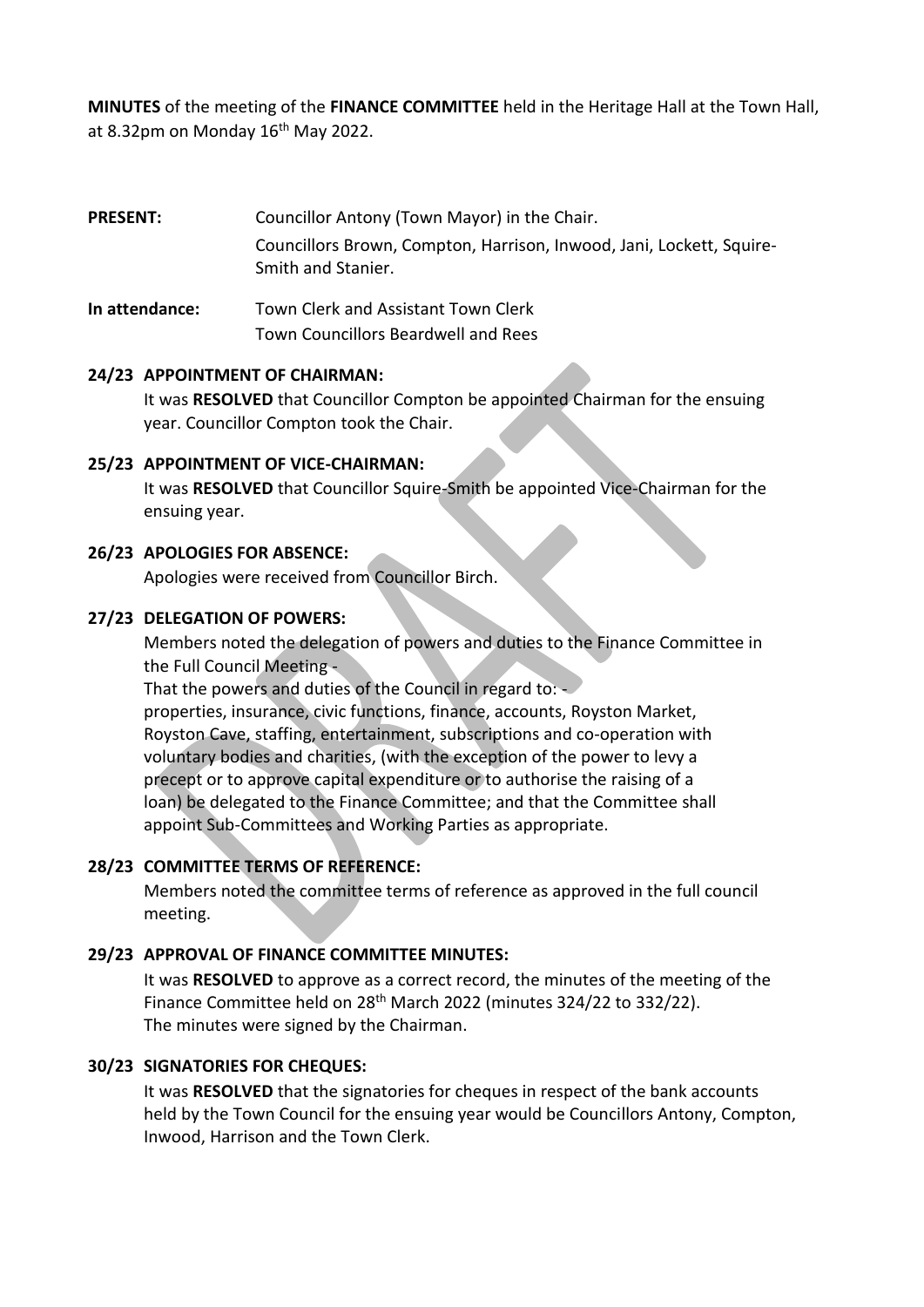## **31/23 CAVE SUB-ADVISORY COMMITTEE:**

An amendment was proposed to change the terms of reference from "Three Members of the Royston Town Council Finance Committee" to "Three Members of Royston Town Council". The amendment was seconded and carried. Members **RESOLVED** to approve the amended terms of reference (copy attached).

Councillors Beardwell, Harrison and Langdon were appointed to the Cave Advisory Sub-Committee for the ensuing year.

## **32/23 MAY FAYRE WORKING PARTY:**

It was **RESOLVED** that the following Members be appointed to the May Fayre Working Party for the ensuing year: - Councillors Antony, Beardwell, Brown, Inwood, Jani and Stanier. It was **RESOLVED** to approve the terms of reference (copy attached).

## **33/23 MARKETS SUB-ADVISORY COMMITTEE:**

It was **RESOLVED** that the following Members be appointed to the Markets Sub- advisory committee for the ensuing year: - Councillors Harrison, Langdon, Rees and Stanier. It was **RESOLVED** to approve the terms of reference (copy attached).

## **34/23 HUMAN RESOURCES WORKING PARTY:**

An amendment was proposed to change the terms of reference from 3 Members on the working party to 4. The amendment was seconded and carried. Members **RESOLVED** to approve the amended terms of reference (copy attached). It was **RESOLVED** that the following Members be appointed to the Human Resources Working Party: - Councillors Brown, Harrison, Langdon and Councillor Rees as Chairman.

# **35/23 MAYOR'S COMMUNITY TRUST FUND COMMITTEE:**

It was **RESOLVED** that the following Members be appointed to serve on the Mayor's Community Trust Fund Committee as Trustees: - Councillor Antony as Town Mayor, Councillor Brown as Deputy Mayor, Councillor Compton as Chairman of the Finance Committee, Councillor Squire-Smith as Vice-Chairman of the Finance Committee, Councillor Inwood as a previous Mayor and the Town Clerk.

# **36/23 LEETE CHARITY TRUST FUND COMMITTEE:**

It was **RESOLVED** that the following members be appointed to the Leete Charity Trust Fund Committee for the ensuing year: - Councillors Antony, Harrison, Inwood and Squire-Smith.

#### **37/23 ROYSTON CAVE TRUST FUND COMMITTEE:**

It was **RESOLVED** that the following members be appointed to serve on the Royston Cave Trust Fund Committee as Trustees: - Councillors Antony, Beardwell, Jani and the Town Clerk.

#### **38/23 FINANCIAL REGULATIONS:**

Members **RESOLVED** to adopt the Financial Regulations into the workings of the council.

#### **39/23 ANNUAL SUBSCRIPTIONS:**

It was **RESOLVED** that the following Annual Subscriptions for 2022-2023 be approved: SAGE Accounting and Payroll Hertfordshire Association of Parish & Town Councils (HAPTC) Society of Local Council Clerks (SLCC)